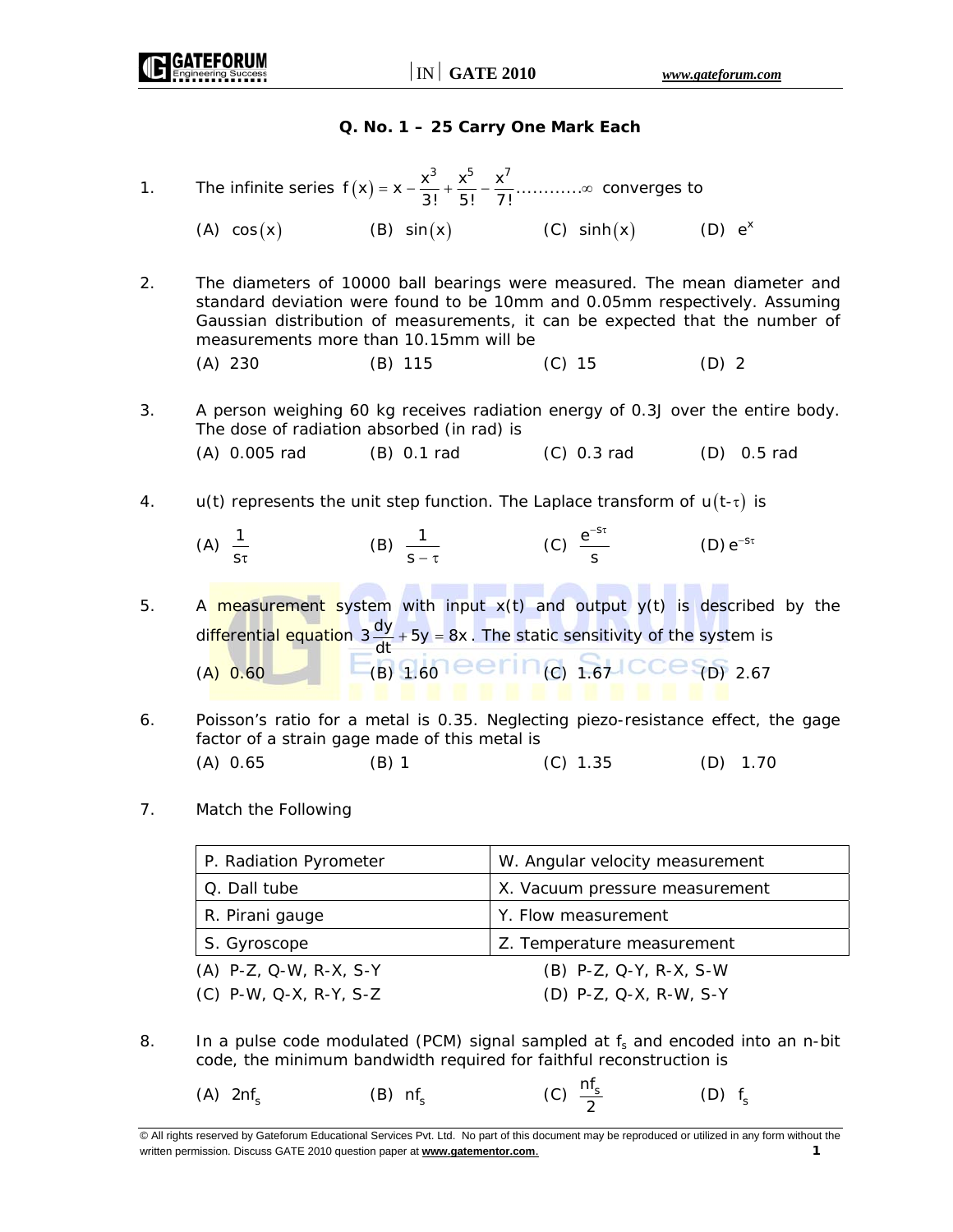- 9. A beam of unpolarized light is first passed through a linear polarizer and then through a quarter-wave plate. The emergent beam is
	-
	- (A) unpolarized (B) linearly polarized
	- (C) circularly polarized (D) elliptically polarized
- 
- 10. f(x), shown in the adjoining figure is represented by



11. The PMMC ammeter A in the adjoining figure has a range of 0 to 3mA. When switch S1 is opened, the pointer of the ammeter swings to the 1mA mark, returns and settles at 0.9mA. The meter is



- (A) critically damped and has a coil resistance of  $100 \Omega$
- (B) critically damped and has a coil resistance of 200  $\Omega$
- (C) under damped and has a coil resistance of 100Ω
- (D) under damped and has a coil resistance of 200Ω
- 12. The open loop transfer function of a unity gain feedback system is given by:

$$
G(s) = \frac{k (s + 3)}{(s + 1)(s + 2)}.
$$

 The range of positive values of k for which the closed loop system will remain stable is:

(A) 
$$
1 < k < 3
$$
 \t\t (B)  $0 < k < 10$  \t\t (C)  $5 < k < \infty$  \t\t (D)  $0 < k < \infty$ 

13. A real n × n matrix  $A = \begin{bmatrix} a_{ij} \end{bmatrix}$  is defined as follows

 $a_{ij} = i$ , if  $i=j = 0$ , otherwise

The summation of all n eigen values of A is

<sup>©</sup> All rights reserved by Gateforum Educational Services Pvt. Ltd. No part of this document may be reproduced or utilized in any form without the written permission. Discuss GATE 2010 question paper at **www.gatementor.com**. **2**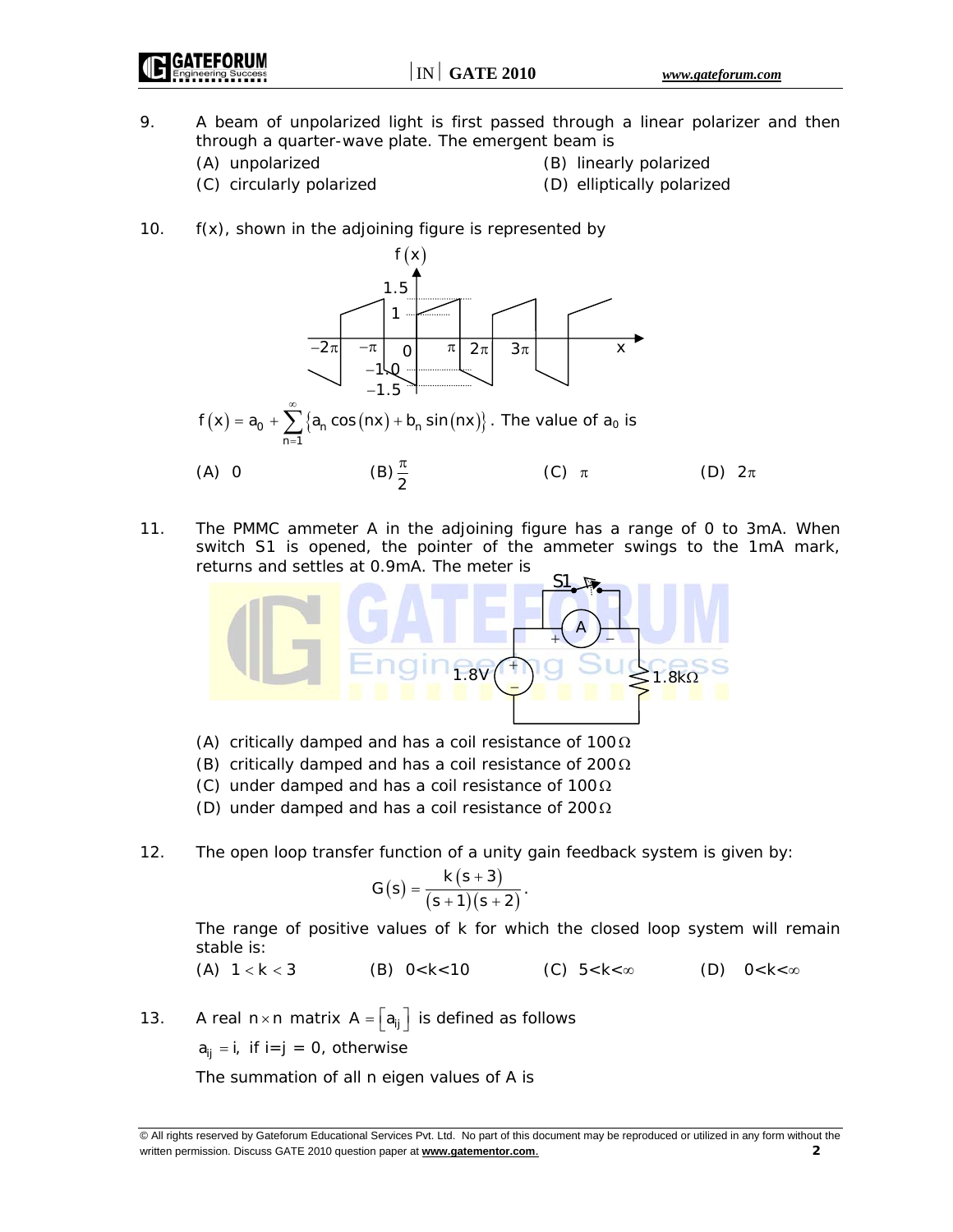| (A) $n(n+1)/2$               | (B) $n(n-1)/2$ |
|------------------------------|----------------|
| (C) $\frac{n(n+1)(2n+1)}{2}$ | $(D)$ $n^2$    |

14. The contour C in the adjoining figure is described by  $x^2 + y^2 = 16$ .



15. In the dc circuit shown in the adjoining figure, the node voltage  $V_2$  at steady state is



- 16. A 100 $Ω$ , 1W resistor and a 800 $Ω$ , 2W resistor are connected in series. The maximum dc voltage that can be applied continuously to the series circuit without exceeding the power limit of any of the resistors is (A) 90V (B) 50 V (C) 45 V (D) 40V
- 17. The seismic mass of an accelerometer oscillates sinusoidally at 100Hz with a maximum displacement of 10mm from its mean position. The peak acceleration of the seismic mass is

(A)  $3947.84 \text{ m/s}^2$  (B)  $3141.50 \text{ m/s}^2$  (C)  $314.15 \text{ m/s}^2$  (D)  $100.00 \text{ m/s}^2$ 

18. In the ideal opamp circuit given in the adjoining figure, the value of  $R_f$  is varied from 1kΩ to 100kΩ. The gain G =  $\frac{v_{\text{o}}}{2}$  $R_f$ 



<sup>©</sup> All rights reserved by Gateforum Educational Services Pvt. Ltd. No part of this document may be reproduced or utilized in any form without the written permission. Discuss GATE 2010 question paper at **www.gatementor.com**. **3**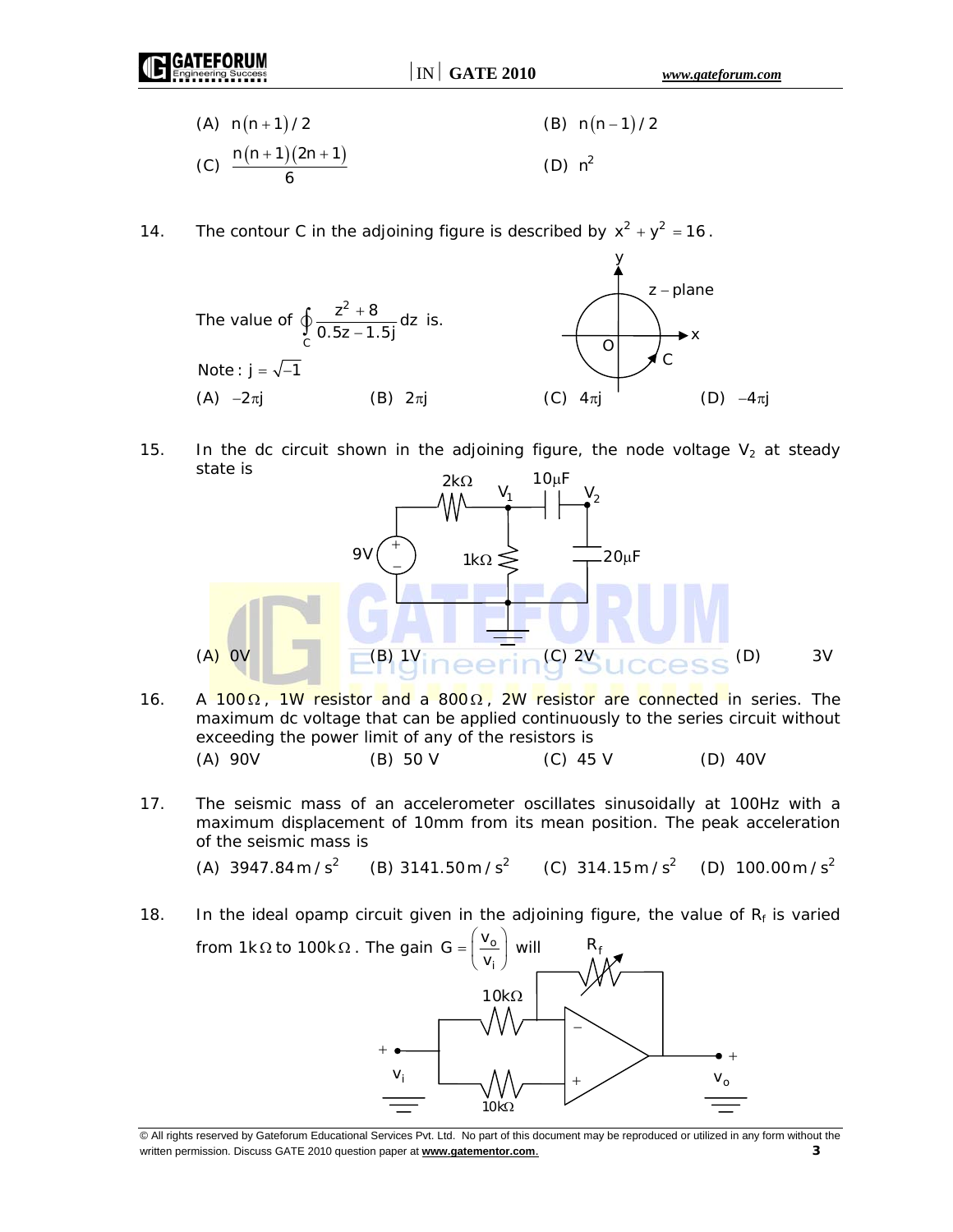|     |                                                              | $IN$ GATE 2010                                                                                                                                                             |                                                               | www.gateforum.com    |
|-----|--------------------------------------------------------------|----------------------------------------------------------------------------------------------------------------------------------------------------------------------------|---------------------------------------------------------------|----------------------|
|     | (A) remain constant at $+1$<br>(C) vary as $-(R_f / 10,000)$ |                                                                                                                                                                            | (B) remain constant at -1<br>(D) vary as $(1 + R_f / 10,000)$ |                      |
| 19. | οf                                                           | A signal with frequency components 50Hz, 100Hz and 200Hz only is sampled at<br>150samples/s. The ideally reconstructed signal will have frequency component(s)             |                                                               |                      |
|     | (A) 50Hz only                                                |                                                                                                                                                                            | (B) 75Hz only                                                 |                      |
|     | $(C)$ 50Hz and 75Hz                                          |                                                                                                                                                                            | (D) 50Hz, 75Hz and 100Hz                                      |                      |
| 20. | SBX: MVI A, 99h<br>ADI 11h<br>MOV C, A<br><b>RET</b>         | The subroutine SBX given below is executed by an 8085 processor. The value in<br>the accumulator immediately after the execution of the subroutine will be:                |                                                               |                      |
|     | $(A)$ 00h                                                    | $(B)$ 11h                                                                                                                                                                  | (C) 99h                                                       | (D) AAh              |
| 21. |                                                              | The Integral $\int_{a}^{\infty} \delta\left(t - \frac{\pi}{6}\right) 6 \sin(t) dt$ evaluates to                                                                            |                                                               |                      |
|     | $(A)$ 6                                                      | $(B)$ 3                                                                                                                                                                    | (C) 1.5                                                       | $(D)$ 0              |
| 22. | ammeter then the deflection angle is                         | The deflection angle of the pointer of an ideal moving iron ammeter is $20^{\circ}$ for 1.0<br>ampere dc current. If a current of 3sin(314t) amperes is passed through the |                                                               |                      |
|     | $(A) 0^\circ$                                                | $(B)$ 42 $^{\circ}$                                                                                                                                                        | $(C)$ 60 $^{\circ}$                                           | 90 $^{\circ}$<br>(D) |

23. A 8-bit DAC is interfaced with a microprocessor having 16 address lines  $(A_0...A_{15})$ as shown in the adjoining figure. A possible valid address for this DAC is



- 24.  $H(z)$  is a discrete rational transfer function. To ensure that both  $H(z)$  and its inverse are stable its
	- (A) poles must be inside the unit circle and zeros must be outside the unit circle
	- (B) poles and zeros must be inside the unit circle

<sup>©</sup> All rights reserved by Gateforum Educational Services Pvt. Ltd. No part of this document may be reproduced or utilized in any form without the written permission. Discuss GATE 2010 question paper at **www.gatementor.com**. **4**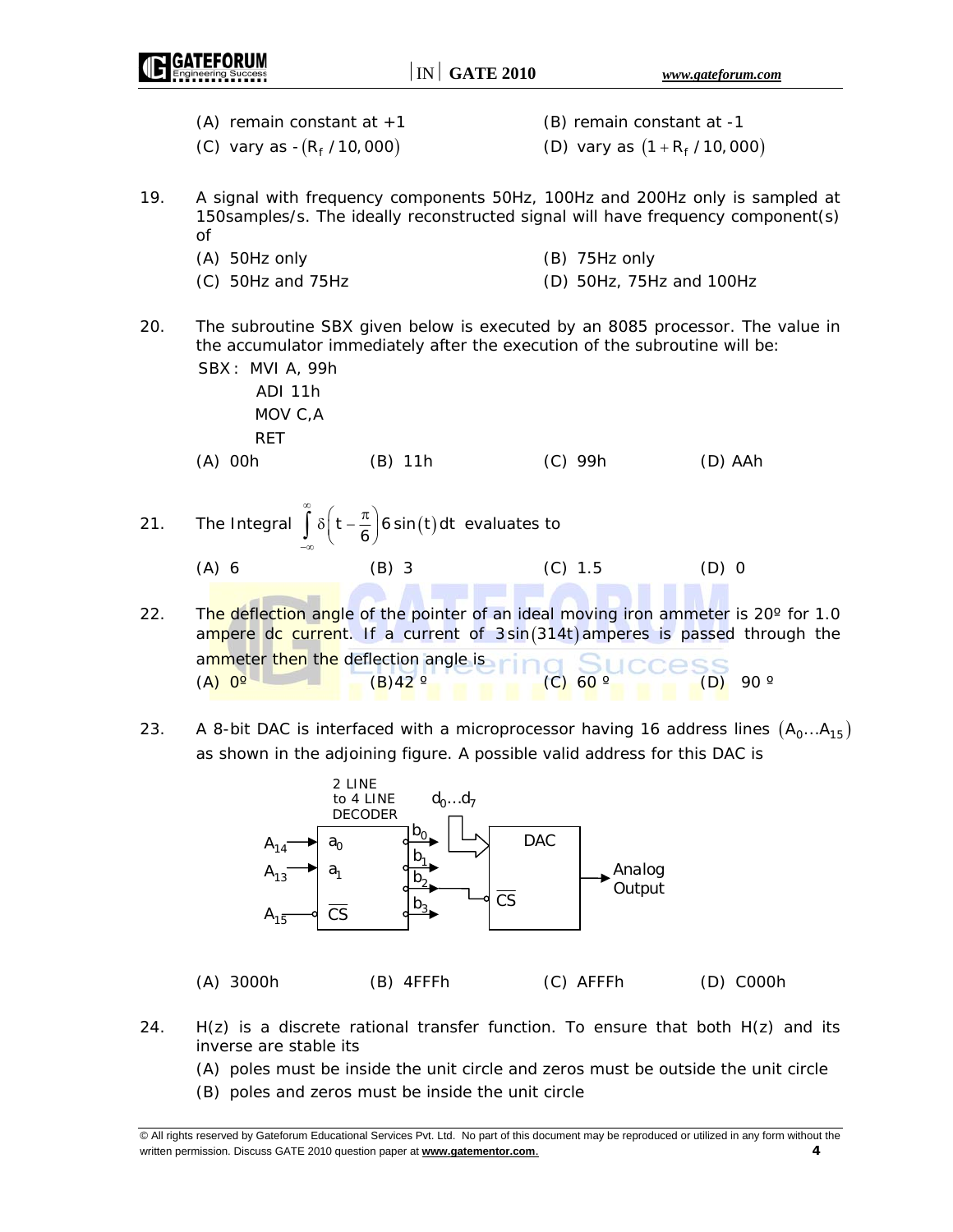- (C) poles and zeros must be outside the unit circle
- (D) poles must be outside the unit circle and zeros should be inside the unit circle
- 25. The output voltage of a transducer with an output resistance of 10k $\Omega$  is connected to an amplifier. The minimum input resistance of the amplifier so that the error in recording the transducer output does not exceed 2% is (A)  $10k\Omega$  (B)  $49k\Omega$  (C)  $490k\Omega$  (D)  $1.2M\Omega$

# **Q. No. 26 – 51 Carry Two Marks Each**

26. X and Y are non-zero square matrices of size n x n. If  $XY=0_{nxn}$  then (A)  $|X| = 0$  and  $|Y| \neq 0$  (B)  $|X| \neq 0$  and  $|Y| = 0$ (C)  $|X| = 0$  and  $|Y| = 0$  (D)  $|X| \neq 0$  and  $|Y| \neq 0$ 

27. Consider the differential equation  $\frac{dy}{dx} + y = e^x$  with  $y(0) = 1$ . The value of  $y(1)$  is

(A) 
$$
e + e^{-1}
$$
 \t(B)  $\frac{1}{2}(e - e^{-1})$  \t(C)  $\frac{1}{2}(e + e^{-1})$  \t(D)  $2(e - e^{-1})$ 

28. The electric charge density in the region  $R : x^2 + y^2 \le 1, y \le 0$  is given as  $\sigma(x,y) = 1C / m^2$ , where x and y are in meters. The total charge (in coulomb) contained in the region R is

(A) 
$$
4\pi
$$
 (B)  $2\pi$  (C)  $\frac{\pi}{2}$  (D) 0  
Equation 29. The input x(t) and the corresponding output y(t) of a system are related by

$$
y(t) = \int_{-\infty}^{5t} x(\tau) d\tau
$$
. The system is

- (A) time invariant and causal (B) time invariant and noncausal
- (C) time variant and noncausal (D) time variant and causal
- 30. A digital filter having a transfer function  $H(z)$  $p_1 z^{-1} + p_3 z^{-3}$  $3^{\mathsf{Z}^{-3}}$  $H(z) = \frac{p_0 + p_1 z^{-1} + p_3 z}{2}$  $1 + d_3z$ −1 + − − −  $=\frac{p_0 + p_1 z^{-1} + p_3 z^{-3}}{1 + d_3 z^{-3}}$  is implemented using Direct Form – I and Direct Form – II realizations of IIR structure. The number of delay units required in Direct Form – I and Direct Form – II realizations are, respectively (A) 6 and 6 (B) 6 and 3 (C) 3 and 3 (D) 3 and 2 31. The velocity v (in m/s) of a moving mass, starting from rest, is given as
- $\frac{dv}{dt}$  = v + t . Using Euler forward difference method (also known as Cauchy-Euler method) with a step size of 0.1s, the velocity at 0.2s evaluates to (A) 0.01 m/s (B) 0.1m/s (C)0.2 m/s (D) 1 m/s

<sup>©</sup> All rights reserved by Gateforum Educational Services Pvt. Ltd. No part of this document may be reproduced or utilized in any form without the written permission. Discuss GATE 2010 question paper at **www.gatementor.com**. **5**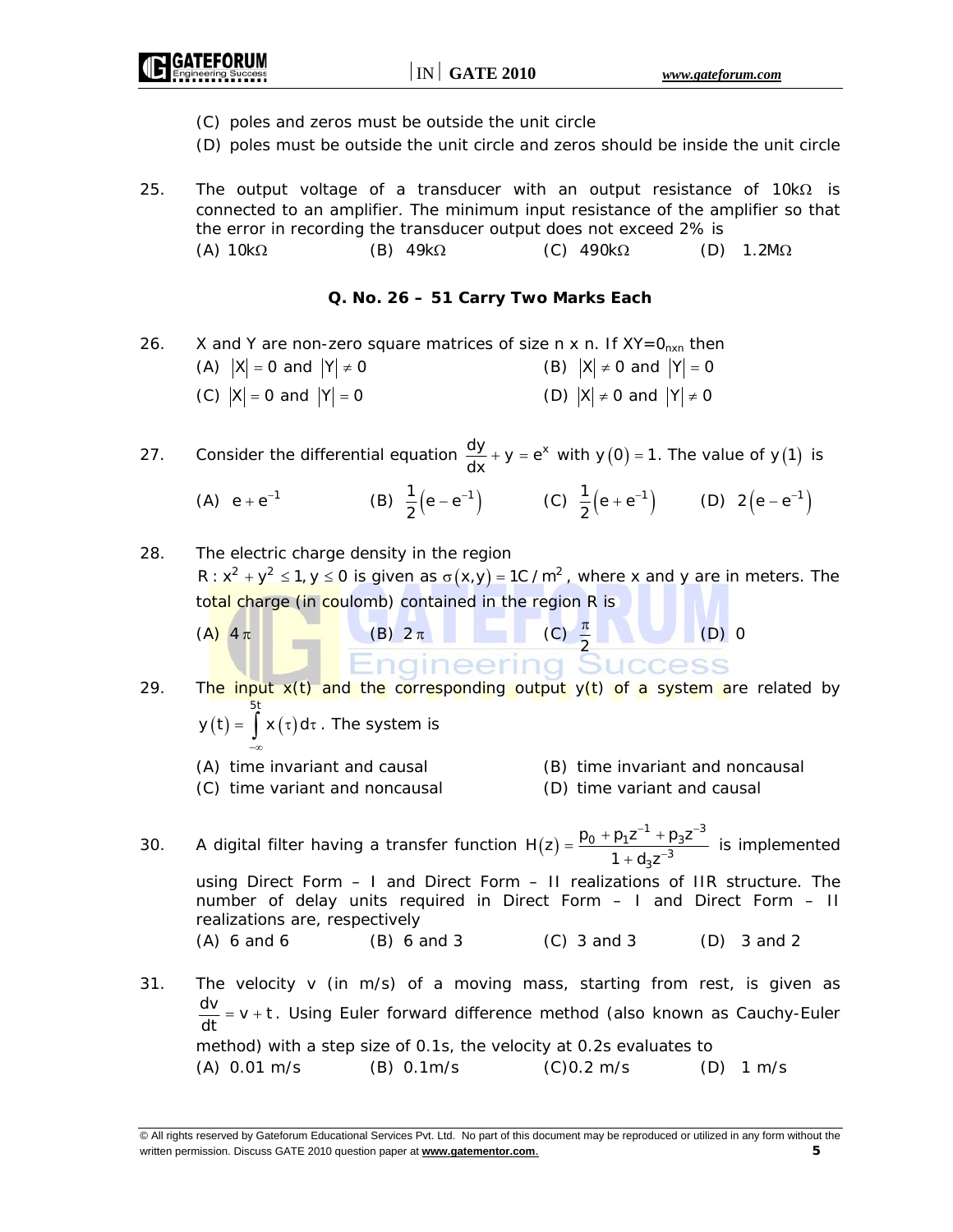$IN \sim \text{GATE } 2010$  www.gateforum.com

- 32. The rotor of the control transformer of a synchro pair gives a maximum voltage of 1.0V at a particular position of the rotor of the control transmitter. The transmitter is now rotated by 30º anticlockwise keeping the transformer rotor stationary. The transformer rotor voltage for this position is (A) 1.0V (B) 0.866V (C) 0.5V (D) 0V
- 33. The matched transistors Q1 and Q2 shown in the adjoining figure have  $\beta = 100$ . Assuming the base-emitter voltages to be 0.7V, the collector-emitter voltage  $V_2$ of the transistor Q2 is  $+12V$   $+50V$



34. The volume of a cylinder is computed from measurements of its height (h) and diameter (d). A set of several measurements of height has an average value of 0.2m and a standard deviation of 1%. The average value obtained for the diameter is 0.1m and the standard deviation is 1%. Assuming the errors in the measurements of height and diameter are uncorrelated, the standard deviation of the computed volume is

 $(A)$  1.00% (B) 1.73% (C) 2.23% (Ce (D) 2.41%

35. A thermocouple based temperature measurement system is shown in the adjoining figure. Relevant thermocouple emf data (in mV) is given below. The cold junction is kept at 0ºC. The temperature is 30ºC in the other parts of the system. The emf  $V_0$  is measured to be 26.74mV. the temperature of the hot liquid is



| 370 $\degree$ C       | 26.549       | 19.027                 |                       |
|-----------------------|--------------|------------------------|-----------------------|
| 380 °C                | 27.345       | 19.638                 |                       |
| (A) 370.0 $\degree$ C | (B) 372.4 °C | (C) 376.6 $^{\circ}$ C | (D) 380.0 $\degree$ C |

© All rights reserved by Gateforum Educational Services Pvt. Ltd. No part of this document may be reproduced or utilized in any form without the written permission. Discuss GATE 2010 question paper at **www.gatementor.com**. **6**

 $30 °C$  1.801 1.196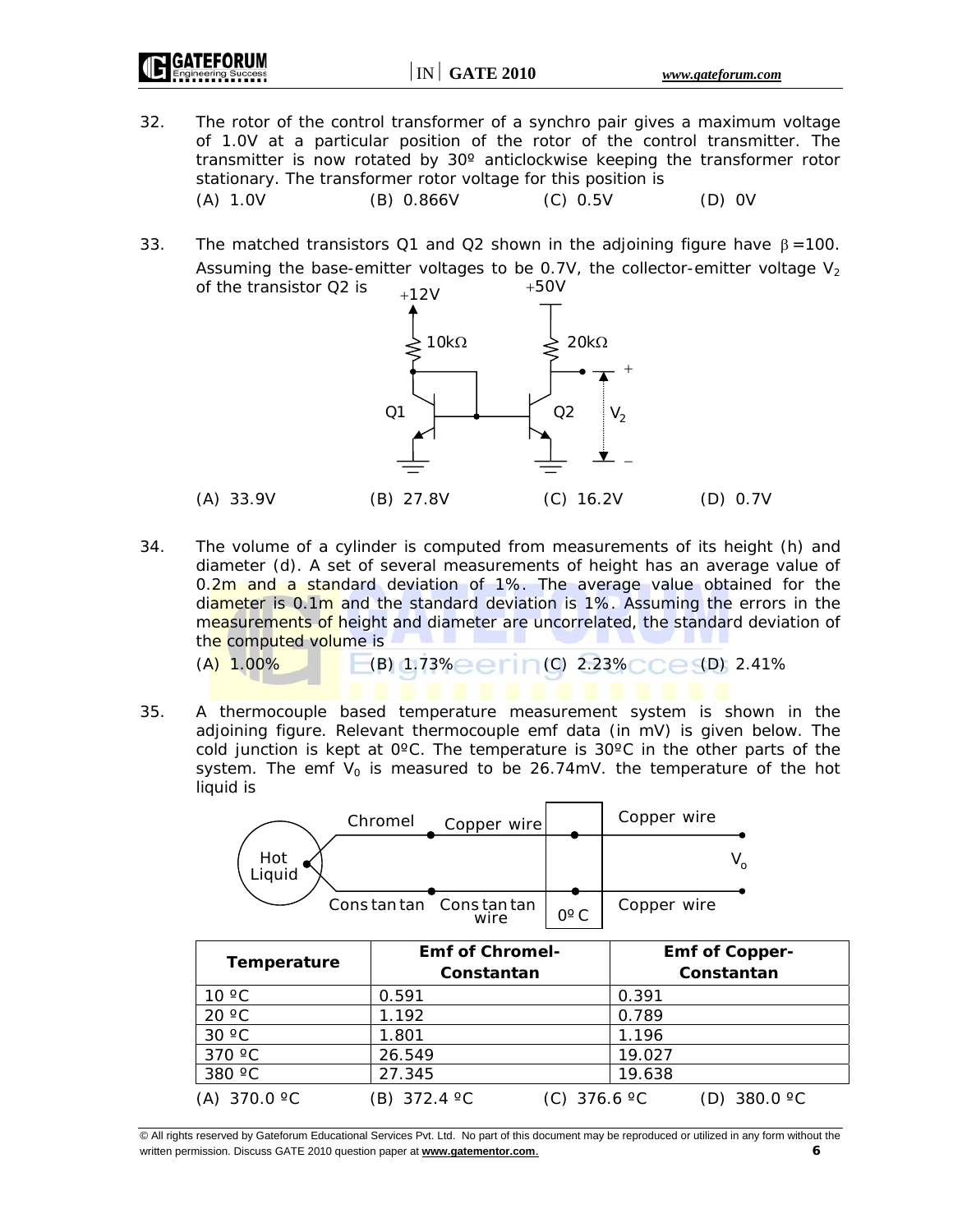- 36. A differential pressure transmitter is used to measure the flow rate in a pipe. Due to aging, the sensitivity of the pressure transmitter is reduced by 5%. All other aspects of the flow meter remaining constant, change in the sensitivity of the flow measurement is
	- (A) 10.0% (B) 5.0% (C) 2.5% (D) 2.2%
- 37. The asymptotic Bode magnitude plot of a lead network with its pole and zero on the left half of the s-plane is shown in the adjoining figure. The frequency at which the phase angle of the network is maximum (in rad/s) is



38. In an analog single channel cathode ray oscilloscope (CRO), the x and y sensitivities are set as 1ms/div. and 1V/div. respectively. The y-input is connected to a voltage signal  $4 \cos (200 \pi t - 45^\circ)$  V. The trigger source is internal, level chosen is zero and the slope is positive. The display seen on the CRO screen is

 $(A)$  (A) (B)  $(C)$  (D)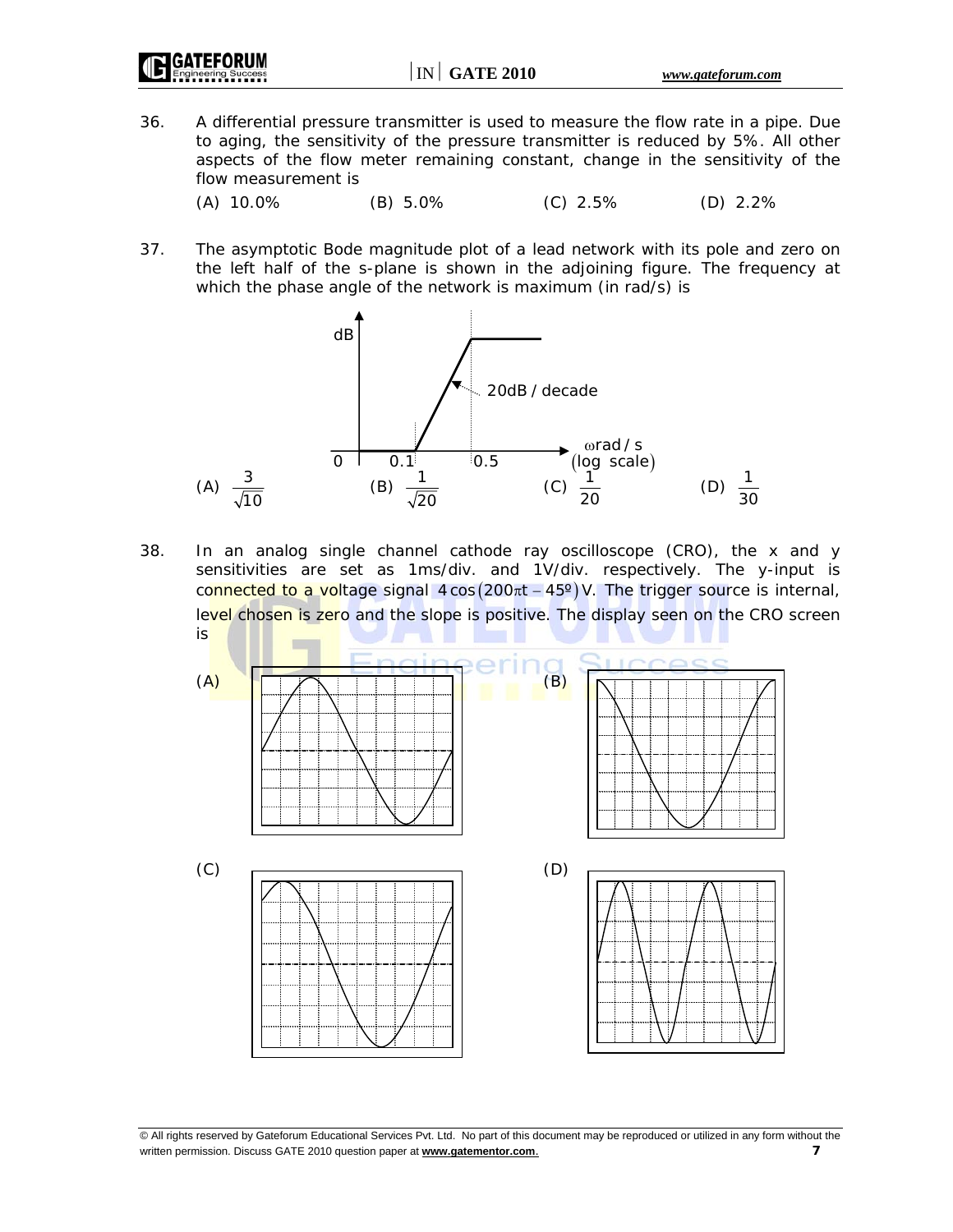GATEFORI

39. A unit ramp input is applied to the system shown in the adjoining figure. The steady state error in its output is



40. A unity feedback system has an open loop transfer function  $G(s) = \frac{k}{s(s+3)}$ . The value of k that yields a damping ratio of 0.5 for the closed loop system is (A) 1 (B) 3 (C) 5 (D) 9

41. A 4-bit successive approximation type ADC has a full scale value of 15V. The sequence of the states, the SAR will traverse, for the conversion of an input of 8.15V is



42. The logic gate circuit shown in the figure realizes the function



43. In an 8085 processor, the main program calls the subroutine SUB1 given below. When the program returns to the main program after executing SUB1, the value in the accumulator is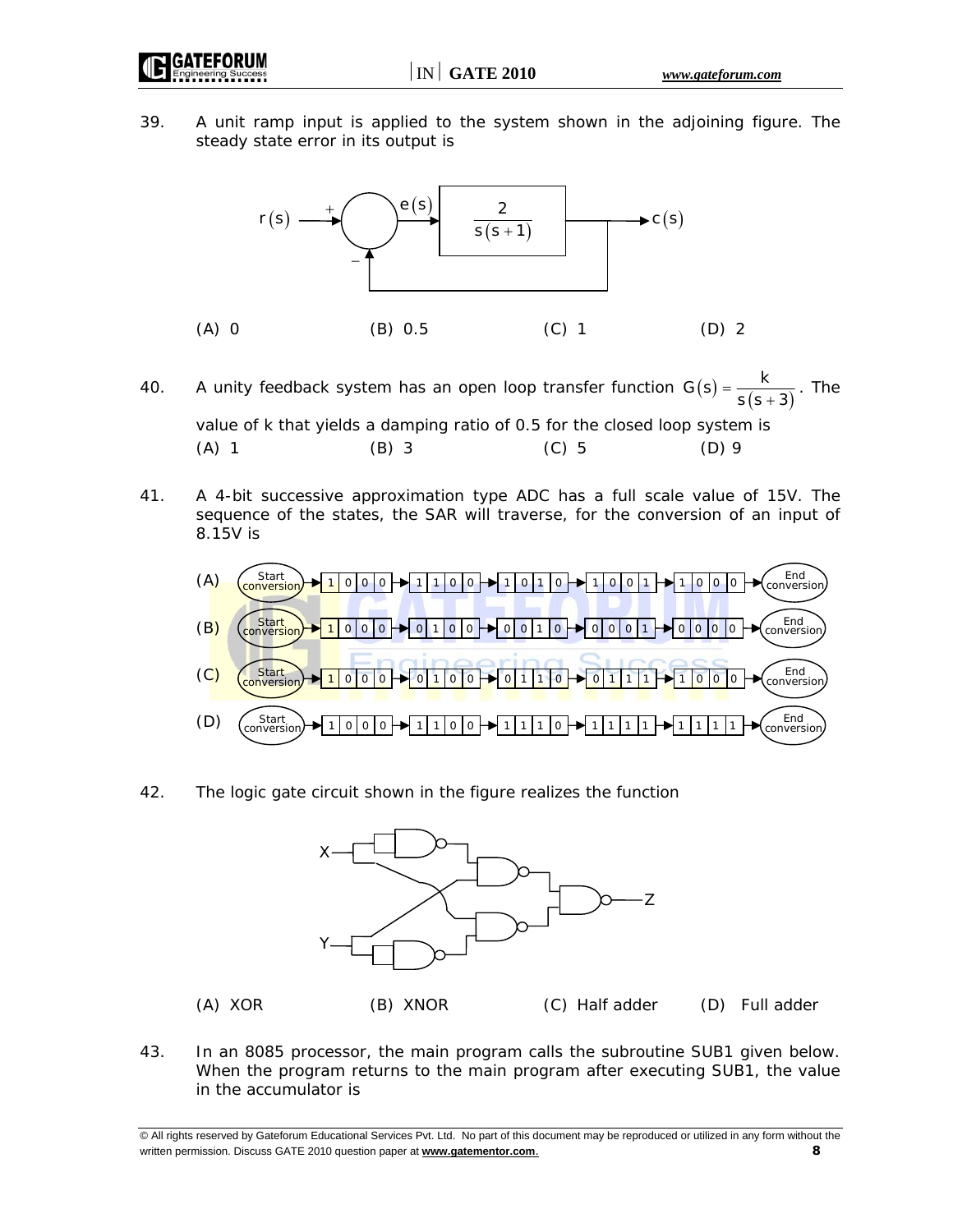| Address | Opcode Mnemonic |
|---------|-----------------|
| 2000    | 3E 00           |
| 2002    | CD 05 20        |
| 2005    | ЗC              |
| 2006    | rд              |

 SUB1: MVI A,00h CALL SUB2 SUB2: INR A **RFT** (A) 00 (B) 01 (C) 02 (D) 03

44. Light coming out of an optical fiber is incident on a plane perpendicular to the fiber axis and 50mm away from the end of the fiber. The light coming out creates a circular spot that can at most be of 20mm diameter. Neglecting the diameter of the fiber, the numerical aperture of the fiber is, approximately (A) 0.14 (B) 0.20 (C) 0.34 (D) 0.40

- 45. A solution "P" is put in a spectrophotometer cuvette of optical path length 1cm. The transmittance is found to be 10%. Another solution "Q" has a transmittance of 40% under the same circumstances. If equal volumes of P and Q are mixed together, the transmittance of the resulting solution (assuming the constituents of P and  $Q$  do not react with each other) is, approximately,  $(A)$  15% (B) 20% eerin (C) 25% (C) 30%
- 46. 4-point DFT of a real discrete-time signal x[n] of length 4 is given by  $X[k]$ , n=0,1,2,3 and k=0,1,2,3. It is given that  $X[0] = 5$ ,  $X[1] = 1 + j1$ ,  $X[2] = 0.5$ .  $X[3]$  and  $X[0]$  respectively are (A) 1-j, 1.875 (B) 1-j, 1.500 (C)  $1+j$ , 1.875 (D) 0.1-j0.1, 1.500
- 47. An active filter is shown in the adjoining figure. The dc gain and the 3dB cut-off frequency of the filter respectively, are, nearly



<sup>©</sup> All rights reserved by Gateforum Educational Services Pvt. Ltd. No part of this document may be reproduced or utilized in any form without the written permission. Discuss GATE 2010 question paper at **www.gatementor.com**. **9**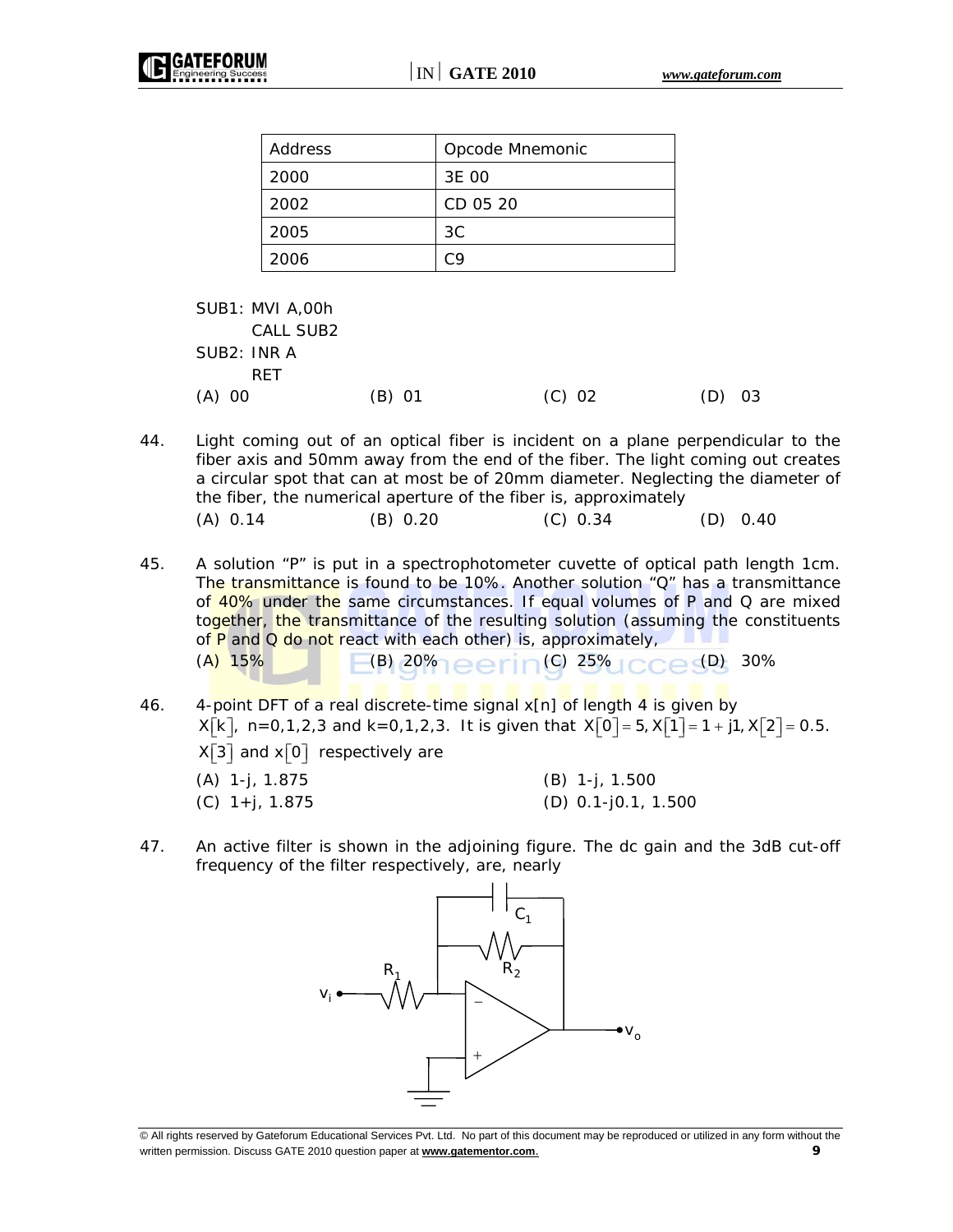

| $R_1 = 15.9 \text{ k}\Omega$ , $R_2 = 159 \text{ k}\Omega$ , $C_1 = 1.0$ nF |                    |
|-----------------------------------------------------------------------------|--------------------|
| $(A)$ 40dB, 3.14 kHz                                                        | (B) 40dB, 1.00 kHz |
| (C) 20dB, 6.28 kHz                                                          | (D) 20dB, 1.00 kHz |

## **Common Data for Questions: 48 & 49**

 A differential amplifier is constructed using an ideal opamp as shown in the adjoining figure. The values of R<sub>1</sub> and R<sub>2</sub> are 47k Ω and 470k Ω respectively.



48. The input impedances seen looking into the terminals  $V_1$  and  $V_2$ , with respect to ground, respectively are

| (A) $47k\Omega$ and $43k\Omega$  | (B) $47k\Omega$ and $47k\Omega$   |
|----------------------------------|-----------------------------------|
| (C) $47k\Omega$ and $517k\Omega$ | (D) $517k\Omega$ and $517k\Omega$ |
|                                  |                                   |

49. V<sub>1</sub> and V<sub>2</sub> are connected to voltage sources having an open circuit output of  $+1$ V each and internal resistances of 13kΩ and 3kΩ respectively. The output voltage  $V_0$  is

(A) 0V (B) 0.15V (C) 1.5V (D) 10V

#### **Common Data for Questions: 50 & 51**

A PMMC type ammeter has full scale current of  $100\mu$ A and a coil resistance of 100 Ω

- 50. The resistance required to convert the  $100\mu$ A ammeter into 1A full scale dc ammeter is
	- (A) 10m  $\Omega$  in series with the meter (B) 10m  $\Omega$  in parallel with the meter
		-
	- (C)  $1 \text{m}\Omega$  in series with the meter (D)  $1 \text{m}\Omega$  in parallel with the meter
- 51. The above PMMC meter is connected in the circuit shown in the adjoining figure. The opamp is ideal. The voltage  $v_i(t) = 1.0$ sin314t V. Assuming the source impedance of  $v_i(t)$  to be zero, the ammeter will indicate a current of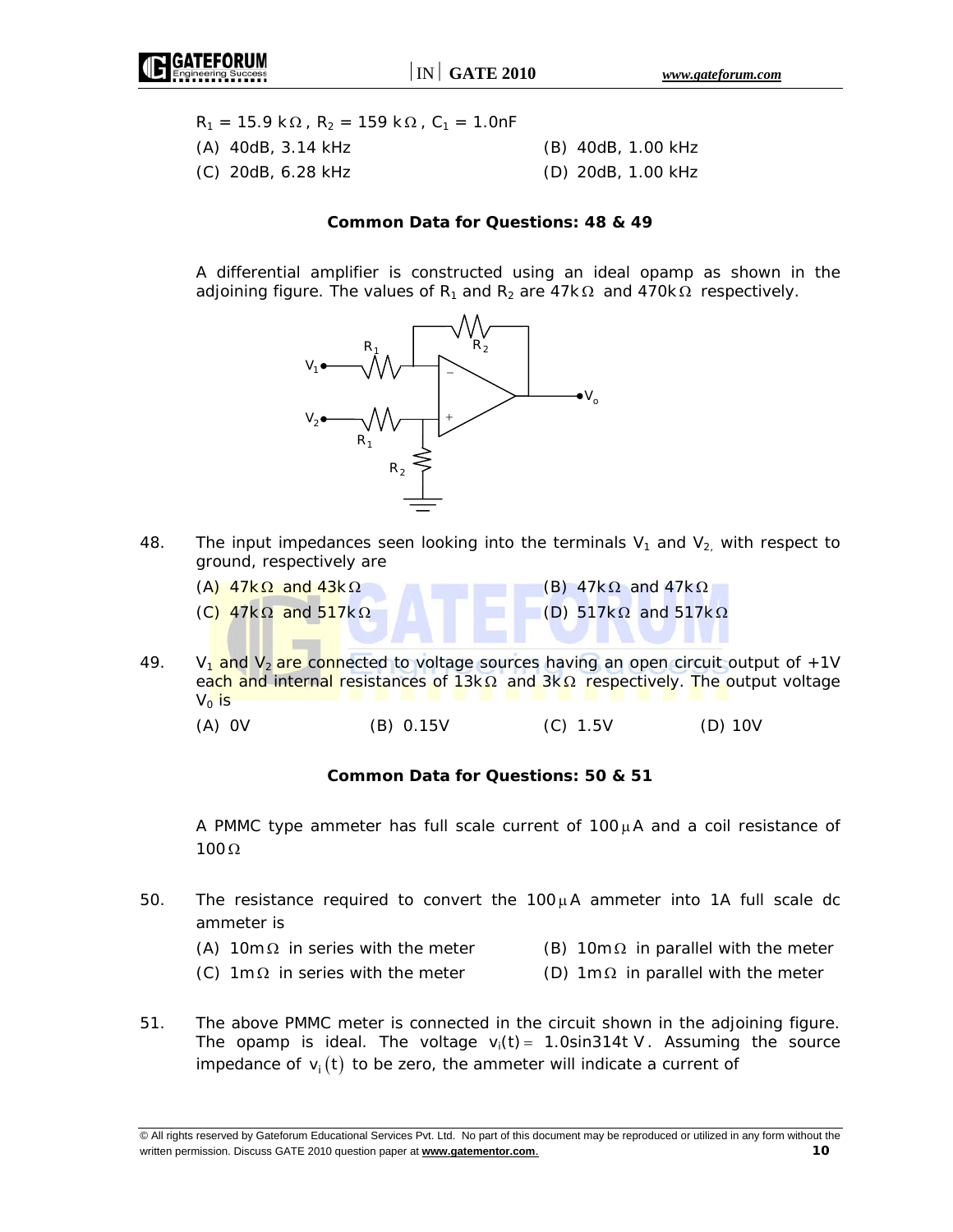

(A)  $100\mu$ A (B)  $70.7\mu$ A (C)  $63.7\mu$ A (D)  $31.8\mu$ A

# **Linked Answer Questions: Q.52 to Q.55 Carry Two Marks Each**

## **Statement for Linked Answer Questions: 52 & 53**

 A coil having an inductance (L) of 10mH and resistance R is connected in series with an ideal 100  $\mu$ F capacitor (C). When excited by a voltage source of value

- $10\sqrt{2}$  cos (1000t) V, the series RLC circuit draws 20W of power. 52. The value of the coil resistance R is e  $(A)$  1 Ω (B) 2 Ω (C) 4 Ω (C) 1 Ω (D) 5 Ω
- 53. The Q factor of the coil at an angular frequency of 1000rad/s is (A) 1 (B) 2 (C) 4 (D) 5

## **Statement for Linked Answer Questions: 54 & 55**

 Consider a temperature measurement scheme shown in the adjoining figure. It uses an RTD whose resistance at 0 $\degree$ C is 100  $\Omega$  and temperature coefficient of resistance  $(\alpha)$  is 0.00392/°C.  $+10V$ 

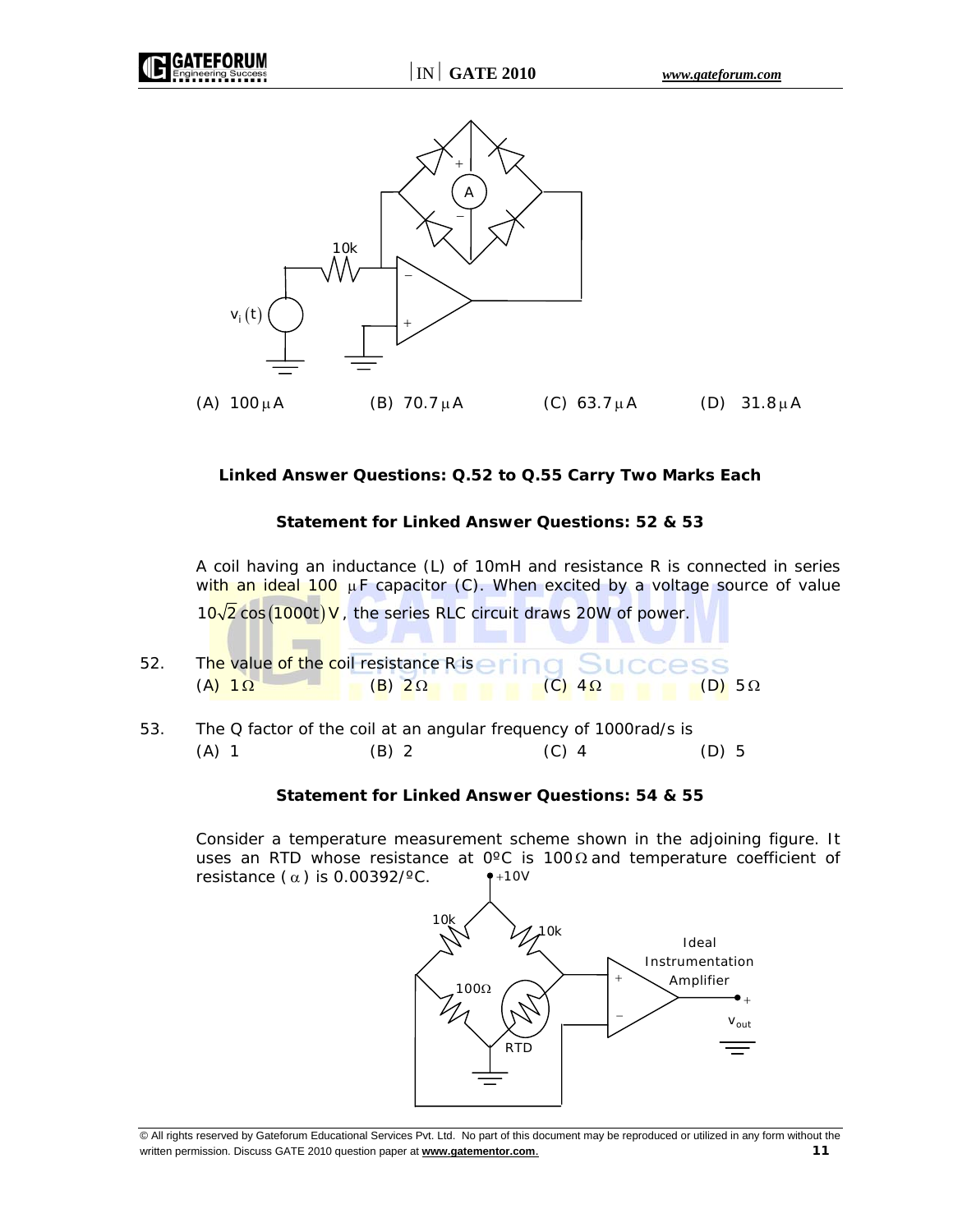$\vert$  IN  $\vert$  **GATE 2010** *www.gateforum.com* 54. The differential gain of the instrumentation amplifier to achieve a voltage sensitivity of 10mV/°C at 0°C should be approximately (A) 13.41 (B) 26.02 (C) 57.53 (D) 90.14 55. The RTD is placed in hot water bath of temperature 100ºC. Based on the gain calculated in Q.54, the error in the measured value of the temperature due to bridge nonlinearity is (A) -0.1 <sup>o</sup>C (B) -0.4 <sup>o</sup>C (C) -0.9 <sup>o</sup>C (D) +1.2 <sup>o</sup>C **Q. No. 56 – 60 Carry One Mark Each**  56. 25 persons are in a room. 15 of them play hockey, 17 of them play football and 10 of them play both hockey and football. Then the number of persons playing neither hockey nor football is: (A) 2 (B) 17 (C)13 (D) 3 57. Choose the most appropriate word from the options given below to complete the following sentence: **If we manage to \_\_\_\_\_\_\_\_\_\_\_\_ our natural resources, we would leave a better planet for our children.**  (A) uphold (B) restrain (C) cherish (D) conserve 58. The question below consists of a pair of related words followed by four pairs of words. Select the pair that best expresses the relation in the original pair. **Unemployed: Worker**   $(A)$  fallow: land  $B \cap C \cap C \in \Gamma$  (B) unaware: sleepers (C) wit: jester (D) renovated: house 59. Which of the following options is the closest in meaning to the word below: **Circuitous**  (A) cyclic (B) indirect (C) confusing (D) crooked 60. Choose the most appropriate word from the options given below to the complete the following sentence: **His rather casual remarks on politics \_\_\_\_\_\_\_\_\_\_ his lack of seriousness about the subject.**  (A) masked (B) belied (C) betrayed (D) suppressed **Q. No. 61 – 65 Carry Two Marks Each**  61. Hari (H), Gita (G), Irfan (I) and Saira (S) are siblings (i.e. brothers and sisters).

- All were born on  $1<sup>st</sup>$  january. The age difference between any two successive siblings (that is born one after another) is less than 3 years. Given the following facts:
	- i. Hari's age + Gita's age > Irfan's age + Saira's age